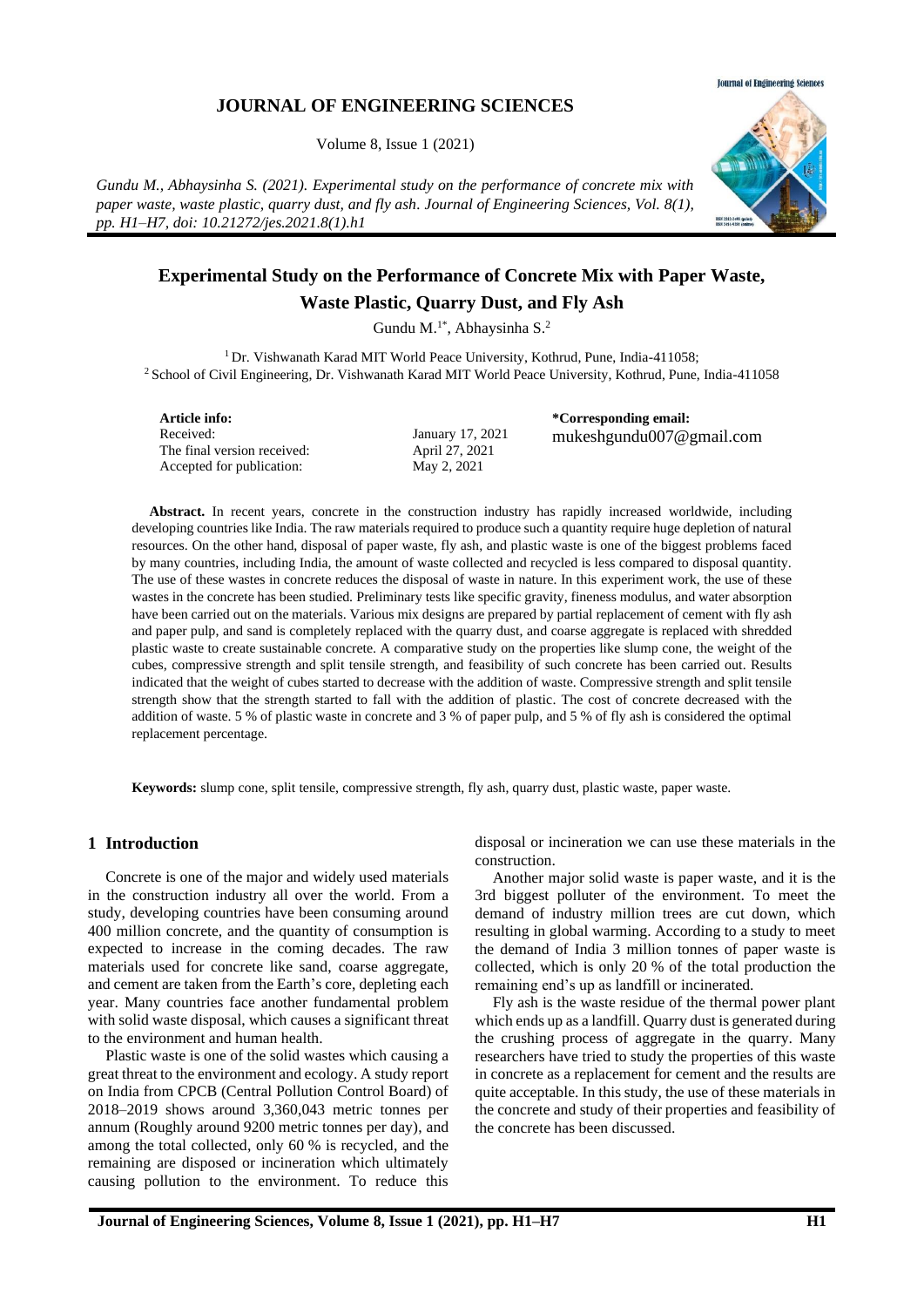## **2 Literature Review**

Shyam and Drishya [1] studied concrete properties by replacing fine aggregate with plastic waste. High-density polyethylene (HDPE) is replaced with M Sand at 5, 10, 15, and 20 %, and results show 5 % replacement as the optimum percentage of replacement. Pooja et al. [2] has carried out a study on concrete behavior by replacing fine aggregate with plastic waste. Mixes are prepared by replacing plastic waste at 15, 20, and 30 % in fine aggregate. The results show that the concrete strength has increased up to 15 %, and further strength has decreased. Kalapad et al. [3] had carried a study to reduce paper waste. To obtain a proper mix design, tests like specific gravity, initial and final setting time, sieve analysis, and bulking of sand on materials. Tests like slump cone on fresh concrete and compressive strength on hardened concrete. The test results found that the paper waste replacement with cement at 10 % shows maximum strength and by addition of the wastepaper sludge, there is a slight reduction in the workability. Ilakkiya et al. [4] had carried out a study to use paper waste in concrete. Various properties of the concrete had been studied. The test results had concluded that 10 % of paper waste shown an acceptable strength property. Ahmad et al. [5] had done an experimental study by replacing cement with paper sludge ash as 5, 10, 15, and 20 %. Different tests had performed, and test results show 5 % of replacement as the optimum mix for the M25 grade of concrete. Bhargavi et al. [6] had studied the use of wastepaper sludge in the concrete. Wastepaper sludge is partially replaced with cement, 4 mixes are prepared for M30.

Moreover, the test results shows suggest that 4 % of replaced concrete can be used as a structural element. Balwaik et al. [7] prepared samples by replacing cement with paper pulp at 0, 5, 10, 15, and 20 %, and a comparative study with the conventional concrete was done. The percentage of water absorption of the concrete has increased. This is due to the increased percentage of the paper pulp that had been noticed. Khandelwal [8] had suggested that 4 % of replacement of the shredded plastic with sand shown better results of the compressive strength and flexural strength. Dhaarani et al. [9] studied the concrete properties by replacing coarse aggregate with plastic, and the test results show 10 % as the optimum mix for modified concrete. Khajuria and Sharma [10] had carried an investigation on the properties of the concrete by replacing natural coarse aggregate with plastic at 0, 2.5, 5.0, 7.5, and 10 %. The test results show 2.5 % of replacement as the suitable replacement for the concrete. Minhas and Jain [11] had carried a review paper on the use of plastic waste in concrete and observed a significant increase in the strength properties with plastic waste like PET in concrete.

This literature review aims to study the various research work carried out on paper and plastic waste. The literature review concludes that both paper and plastic waste can be used in concrete, but the combined effect of these materials needs to be studied. This experimental work is to study the combined effect of these materials in concrete.

# **3 Research Methodology**

# **3.1 Research objectives**

The research objectives are as follows:

– to prepare various mix designs for partial replacement of paper waste, plastic waste, fly ash, crush sand;

– to investigate the properties of the concrete by replacing the cement with fly ash (5 %), paper waste (3 %), sand with quarry waste, and plastic waste (0, 5, 10, and 15 %) in the coarse aggregate;

– to carry out a comparative analysis of test results with the conventional concrete;

– to carry out the techno feasibility study on the plastic paper concrete;

– to recommend the optimum percentage of the replacements in the concrete.

#### **3.2 Methodology**

The following flow of methodology is followed in the present experimental work (Figure 1).



Figure 1 – Flow chart of the methodology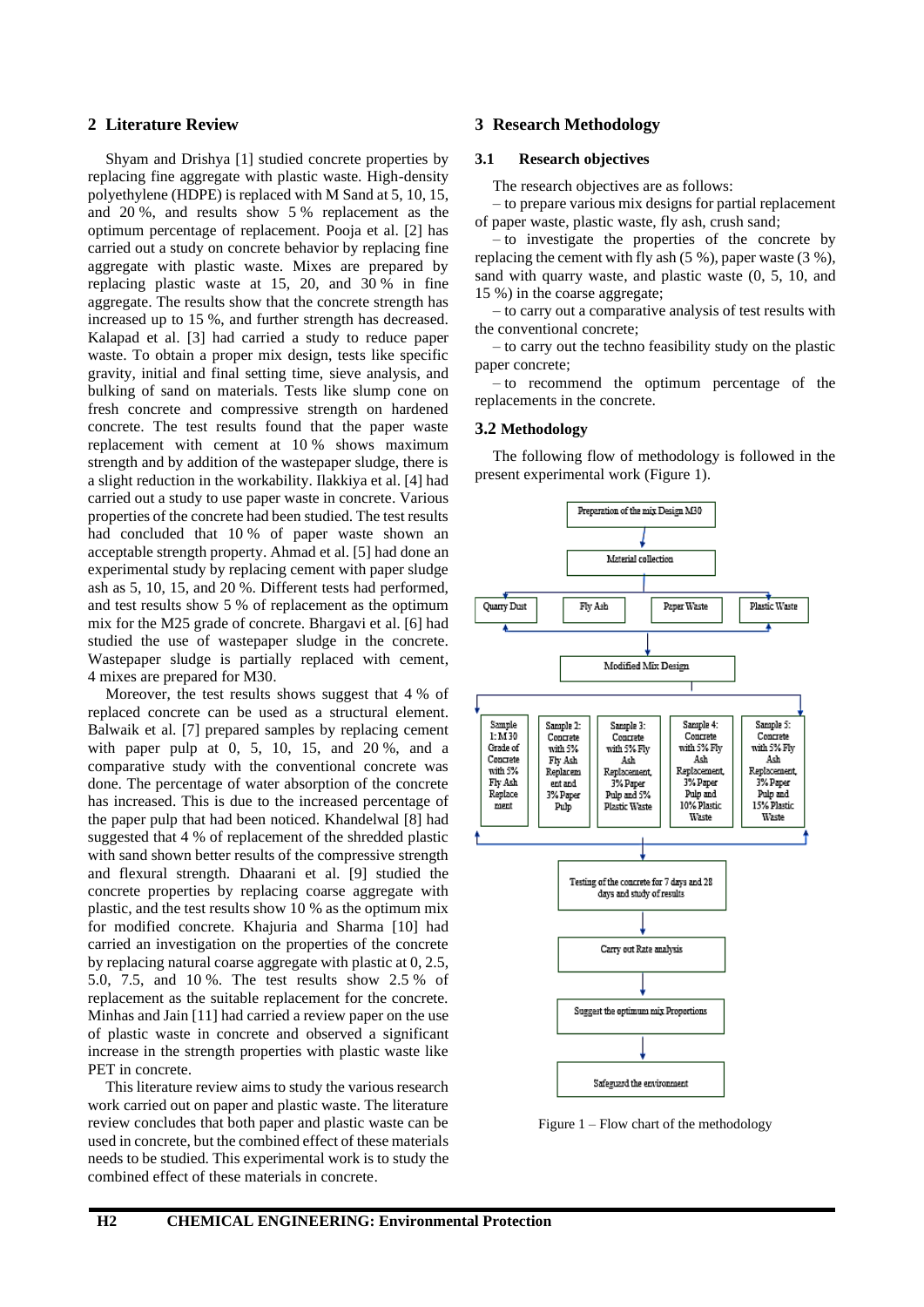#### **3.3 Materials and methods**

The plastic waste (polypropylene plastic waste), paper waste, fly ash, quarry dust was collected from the plastic waste shredding site, local book manufacturer and printing press, stone crusher site in Dist. Warangal, Telangana. Fly ash from the nearby thermal power plant. The basic tests on the materials are conducted as per IS Codes.

Physical properties of the quarry dust are presented in Table 1, other components of the mix – Table 2.

Table 1 – Physical properties of the quarry dust

| Sr. No | Property         | <b>Obtained Value</b> |
|--------|------------------|-----------------------|
|        | Specific gravity |                       |
|        | Surface texture  | Rough                 |
|        | Water absorption | ) 30                  |
|        | Fineness modulus |                       |

| Sr. No        | Property                    | <b>Obtained Value</b> |
|---------------|-----------------------------|-----------------------|
|               | Specific gravity of cement  | 3.15                  |
|               | Fineness of cement %        |                       |
| $\mathcal{R}$ | Specific gravity of 20 mm   | 2.68                  |
|               | aggregate                   |                       |
|               | Specific gravity of plastic | 0.905                 |
|               | Admixture                   | Kuna plast PC 30      |
|               |                             |                       |

Table 2 – Physical properties of other components of mix

#### **3.4 Mix design of the concrete mix**

The mix design for concrete preparation is selecting the right proportion of each material to obtain the required properties like strength, workability, and economical. M30 grade of concrete is selected as this concrete can be used in different structure components (Table 3).

Mix design was prepared for specimen by replacing cement with 5 % fly ash, 3 % paper pulp, coarse aggregate with plastic waste by 5, 10, and 15 %. The combination of the mix design is as follows.

Sample  $1$  – cement is replaced with 5 % fly ash. Sand is replaced with quarry dust.

Sample 2 – cement is replaced with 5 % fly ash and 3 % paper pulp. Sand is replaced with quarry dust.

Sample3 – cement is replaced with 5 % fly ash and 3 % paper pulp. Sand is replaced with quarry dust. Coarse aggregate is replaced with 5 % shredded plastic.

Sample 4 – cement is replaced with 5 % fly ash and 3 % paper pulp. Sand is replaced with quarry dust. Coarse aggregate is replaced with 10 % shredded plastic.

Sample 5 – cement is replaced with 5 % fly ash and 3 % paper pulp. Sand is replaced with quarry dust. Coarse aggregate is replaced with 15 % shredded plastic.

Table 3 – Mix design of M30

| Sample 1         |                  |                  |  |  |
|------------------|------------------|------------------|--|--|
| Material         | Quantity, kg     | Ratio            |  |  |
| Cement           | 399              | 1                |  |  |
| Fly ash          | 21               | 0.053            |  |  |
| Paper pulp       | $\overline{0}$   | $\boldsymbol{0}$ |  |  |
| Quarry dust      | 675              | 1.692            |  |  |
| Coarse aggregate | 1137             | 2.850            |  |  |
| Shredded plastic | $\mathbf{0}$     | $\mathbf{0}$     |  |  |
| Water            | 201              | 0.504            |  |  |
| Admixture        | 2.1              | 0.005            |  |  |
|                  | Sample 2         |                  |  |  |
| Material         | Quantity         | Ratio            |  |  |
| Cement           | 386.4            | 0.968            |  |  |
| Fly ash          | 21               | 0.053            |  |  |
| Paper pulp       | 12.6             | 0.032            |  |  |
| Quarry dust      | 675              | 1.692            |  |  |
| Coarse aggregate | 1137             | 2.850            |  |  |
| Shredded plastic | $\boldsymbol{0}$ | $\boldsymbol{0}$ |  |  |
| Water            | 201              | 0.504            |  |  |
| Admixture        | 2.1              | 0.005            |  |  |
|                  | Sample 3         |                  |  |  |
| Material         | Quantity         | Ratio            |  |  |
| Cement           | 386.4            | 0.968            |  |  |
| Fly ash          | 21               | 0.053            |  |  |
| Paper pulp       | 12.6             | 0.032            |  |  |
| Quarry dust      | 675              | 1.692            |  |  |
| Coarse aggregate | 1137             | 2.850            |  |  |
| Shredded plastic | 19               | 0.048            |  |  |
| Water            | 200              | 0.501            |  |  |
| Admixture        | 2.1              | 0.005            |  |  |
|                  | Sample 4         |                  |  |  |
| Material         | Quantity         | Ratio            |  |  |
| Cement           | 399              | 1                |  |  |
| Fly ash          | 21               | 0.053            |  |  |
| Paper pulp       | 12.6<br>0.032    |                  |  |  |
| Quarry dust      | 675              | 1.692            |  |  |
| Coarse aggregate | 1137             | 2.850            |  |  |
| Shredded plastic | 39               | 0.098            |  |  |
| Water            | 200              | 0.501            |  |  |
| Admixture        | 2.1              | 0.005            |  |  |
| Sample 5         |                  |                  |  |  |
| Material         | Quantity         | Ratio            |  |  |
| Cement           | 399              | 1                |  |  |
| Fly ash          | 21               | 0.053            |  |  |
| Paper pulp       | 12.6             | 0.032            |  |  |
| Quarry dust      | 675              | 1.692            |  |  |
| Coarse aggregate | 2.850<br>1137    |                  |  |  |
| Shredded plastic | 58               | 0.145            |  |  |
| Water            | 199              | 0.499            |  |  |
| Admixture        | 2.1<br>0.005     |                  |  |  |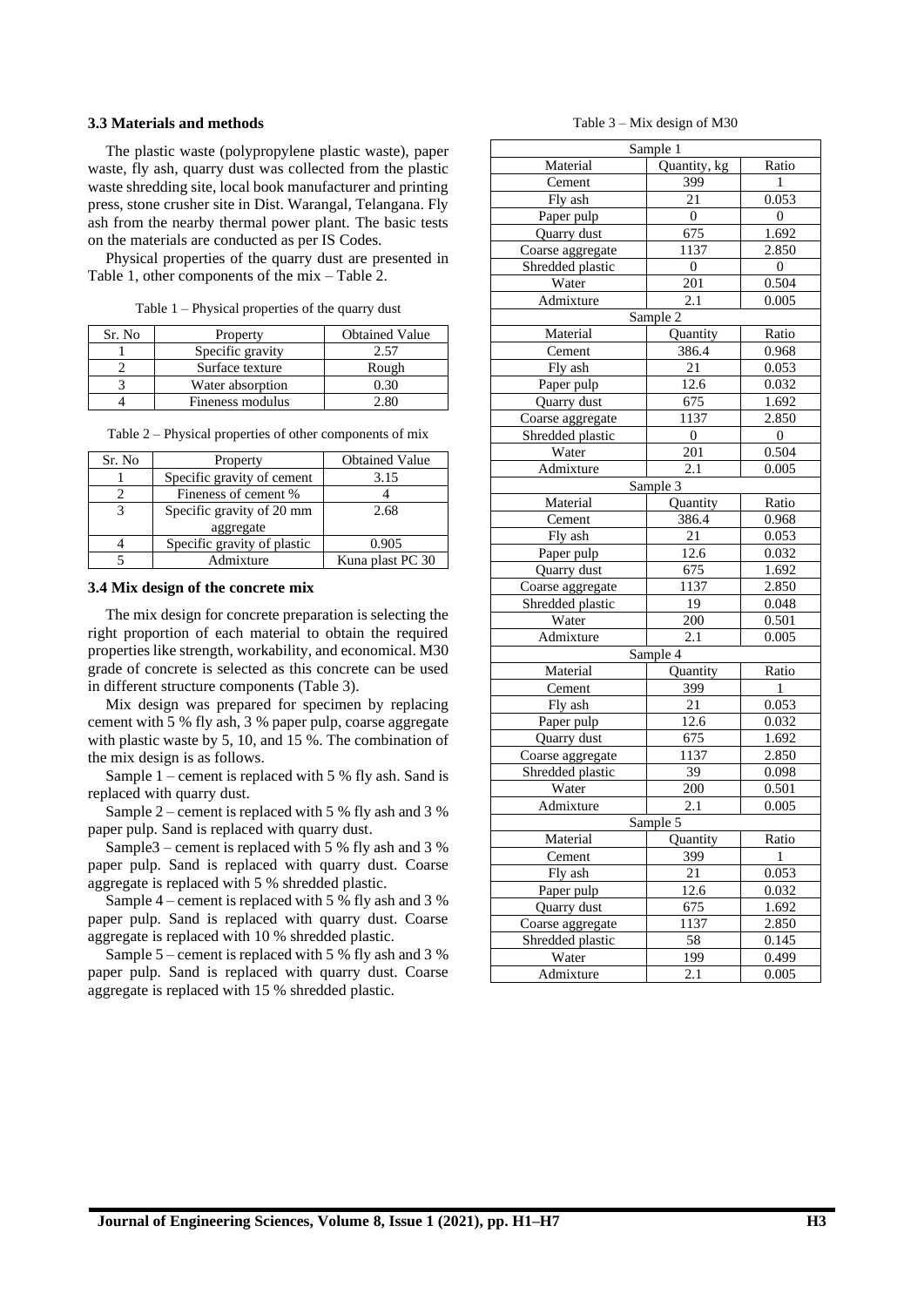# **4 Results**

# **4.1 Test conducted on specimens**

## **4.1.1 Slump cone test**

A slump cone test was performed for each sample to know the workability of the modified concrete. Initially, the slump value started increasing till sampling 3, and further, the slump started decreasing (Figures 2–3, Table 4).



Figure 2 – cylinders testing



Figure 3 – Slump cone test values

Table 4 – Slump values and placing conditions

| Degree of<br>workability | Slump,<br>mm | Placing conditions                 |
|--------------------------|--------------|------------------------------------|
| Very low                 | < 25         | Blinding concrete;                 |
|                          |              | shallow concrete sections;         |
|                          |              | pavement using pavers              |
| Low                      | $25 - 75$    | Mass concrete;                     |
|                          |              | lightly reinforced sections slabs; |
|                          |              | columns, beams, walls, floors;     |
|                          |              | hand placed pavements;             |
|                          |              | canal lining;                      |
|                          |              | strip footings                     |
| Medium                   | $50 - 100$   | Heavily reinforced sections in     |
|                          |              | slabs, beams, walls columns        |
|                          |              | slip formwork;                     |
|                          |              | pumped concrete                    |
| High                     | $75 - 100$   | Trench fill; in-situ piling tremie |
| Very high                | 100–150      | concrete                           |

Slump values from the test results fall under the medium workability range, which concludes that this modified concrete can be used for manually compacted flat slabs and beams.

Specimens were prepared with proper precaution and quantity as mentioned in the above mix design. Cubes of sizes 150 mm x 150 mm x 150 mm, and cylinder of size height 300 mm and diameter 150 mm were prepared by mixing the materials according to the given proportions for replacement of 5 % fly ash and 3 % paper pulp to cement, and sand is completely replaced with the quarry dust, coarse aggregate is replaced with 5, 10, and 15 % of the shredded plastic. A total of 300 cubes and 10 cylinders were cast, including 6 cubes and 2 cylinders for each percent replacement of every 3 cubes for 7days and 28 days of testing and 2 cylinders for 28 days of each replacement.

# **4.1.2 Cube weight**

After 24 hours of the specimen cast, the specimens were unmolded, and weights of 3 cubes were noted. It was observed that the weight of the samples started decreasing with the increase in the plastic content in the concrete (Figure 5).



Figure 4 – Weights of the cubes

#### **4.1.3 Compressive strength test**

After the curing periods of 7 days and 28 days, the samples were taken out of the curing tank allowed for the drying process. Then the samples were placed in the automatic compression testing machine. The load was applied according to the is code. The peak load at which the specimen fails has been noted to interpret the results (Figure 5).

#### **4.1.4 Tensile strength test**

The specimens were taken for testing after 28 days of curing and the specimen is allowed for the drying process. Then the specimen was placed in the automatic compression testing machine and the load is applied till the specimen fails and the results were noted for the interpretation (Figures 5–6).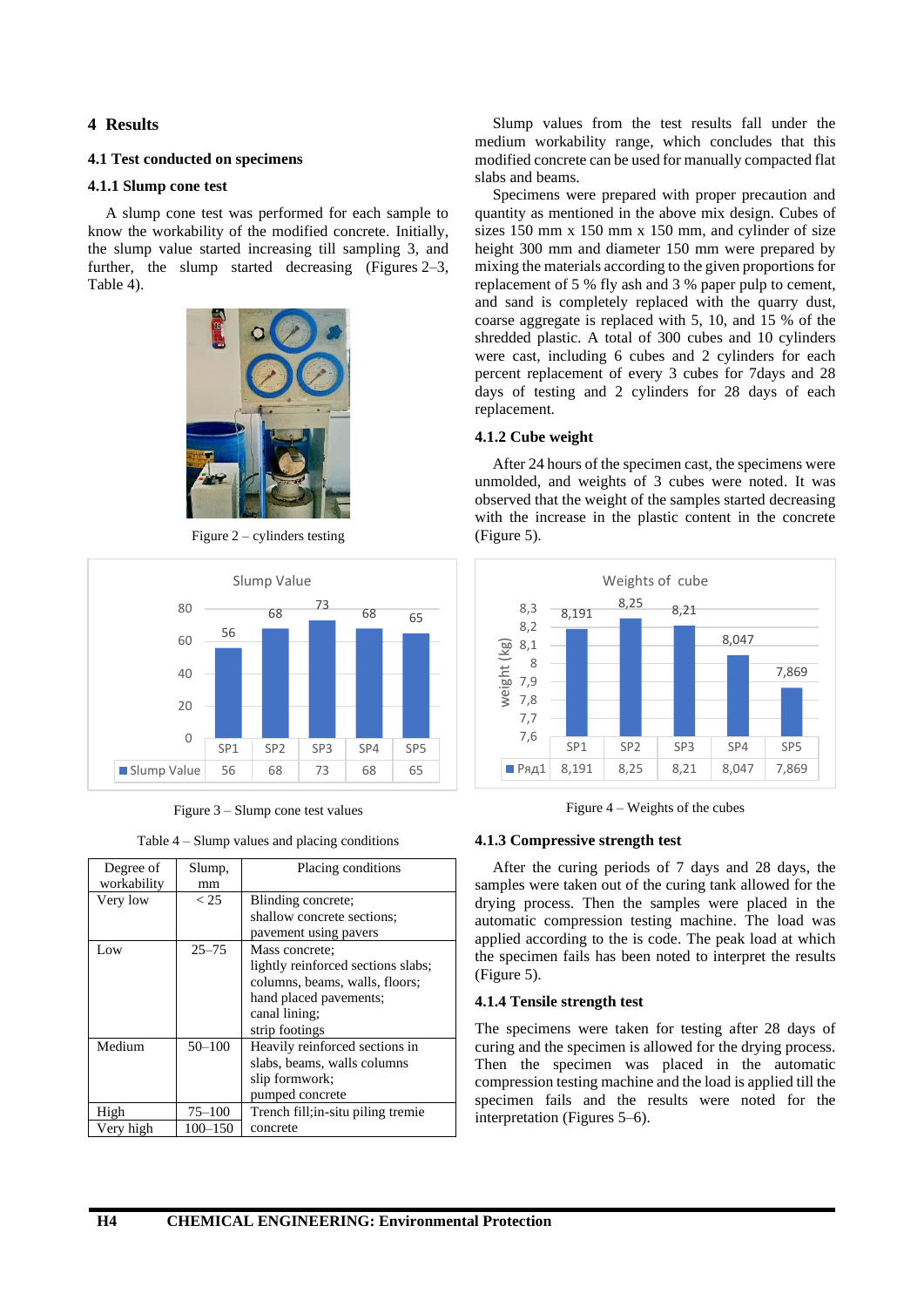







## **4.2 Rate analysis**

The rate of the materials is collected from the suppliers from Pune, Maharastra, to carry out the rate analysis for the M30 grade of concrete (Table 5). A comparative analysis is done with the conventional concrete and the modified concrete to replace fly ash, paper pulp, quarry dust, and paper waste.

| Table 5 – Normal concrete rate analysis |
|-----------------------------------------|
|-----------------------------------------|

| Material          | Unit | Quantity | Price  | Total cost |
|-------------------|------|----------|--------|------------|
| Cement            | kg   | 420      |        | 2520.00    |
| Sand              |      | 0.687    | 2826.8 | 1942.01    |
| 20 mm aggregate   |      | 1.137    | 777.38 | 883.88     |
| water             | lit  | 201      | 0.5    | 100.50     |
| Admixture         | lit  | 2.1      | 110    | 231.00     |
| <b>Total Cost</b> |      |          |        | 5677.39    |

Rate analysis is carried out on the samples with the addition of plastic waste, fly ash, paper waste, and quarry dust in various proportions (Figures 7–11).



Figure 7 – cost graph of sample 1



Figure 8 – Cost graph of sample 2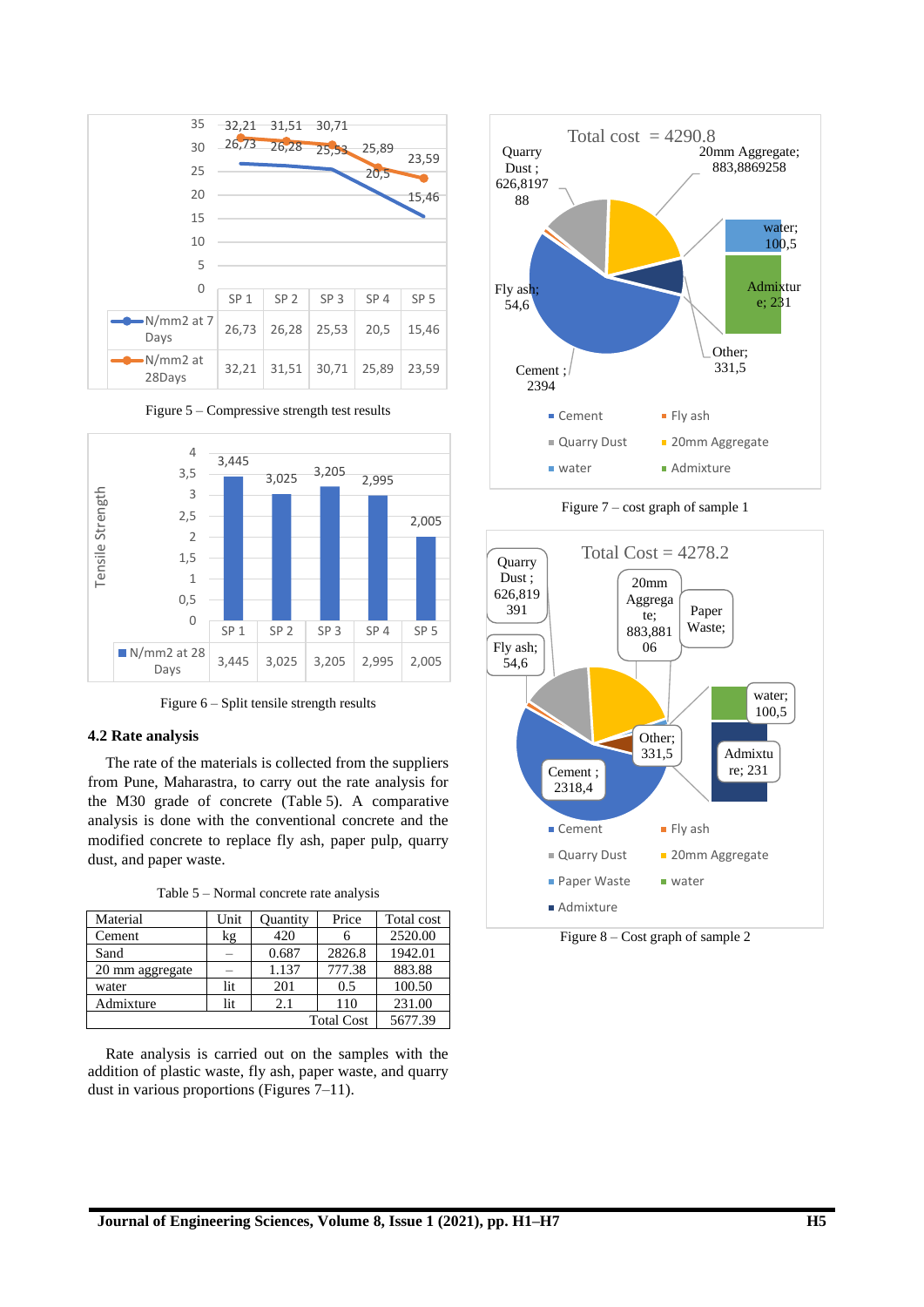

Figure 9 – Cost graph of sample 3



Figure 10 – Cost graph of sample 4

# **5 Discussion**

The test results on the modified concrete are as follows. Initially, the weight of the cube for sample 1 with fly ash is 8.191. With the addition of paper pulp, the weight has increased to 8.25. With the addition of the plastic in the concrete, the weight of the cubes decreased to 8.210, 8.047, and 7.869.



Figure 11 – Cost graph of sample 5

Compressive strength test results after 28 days are as follows: 32.21, 31.51, 30.71, 25.89, and 23.59, indicates that with the addition of plastic, the strength of concrete decreases as mentioned by Shyam and Drishya [1].

The split strength indicates that with the addition of paper pulp, the strength drops initially, and with the addition of plastic waste, the strength of concrete increases till 5 % addition and a further increase in plastic, strength started to drop. The cost of the normal concrete is 5677.4, and with the addition of plastic waste, paper waste, quarry dust, and fly ash, the cost of concrete 4290.8, 4278.2, 4234.1, 4190.6, and 4146.5, which indicates a decrease in the cost of the concrete.

## **6 Conclusions**

From the tests and results on plastic waste, paper waste, fly ash, and quarry dust in concrete, the following conclusion is drawn.

The compressive strength of concrete started to decrease with the addition of plastic waste. This may be due to the flaky and elongated shape of plastic. The weight of the concrete decreases with the addition of paper and plastic waste. The cost of concrete reduces with the use of the wastes. The split tensile strength initially decreases, and with the addition of plastic, the strength increases.

Based on the study results, fly ash of 5 %, paper pulp of 3 %, and plastic waste of 5 % can be used in producing concrete. These wastes can be used to reduce natural resources.

Since the presence of paper waste in concrete, we cannot use this concrete in the water logging area. It can be used by providing a waterproofing coating.